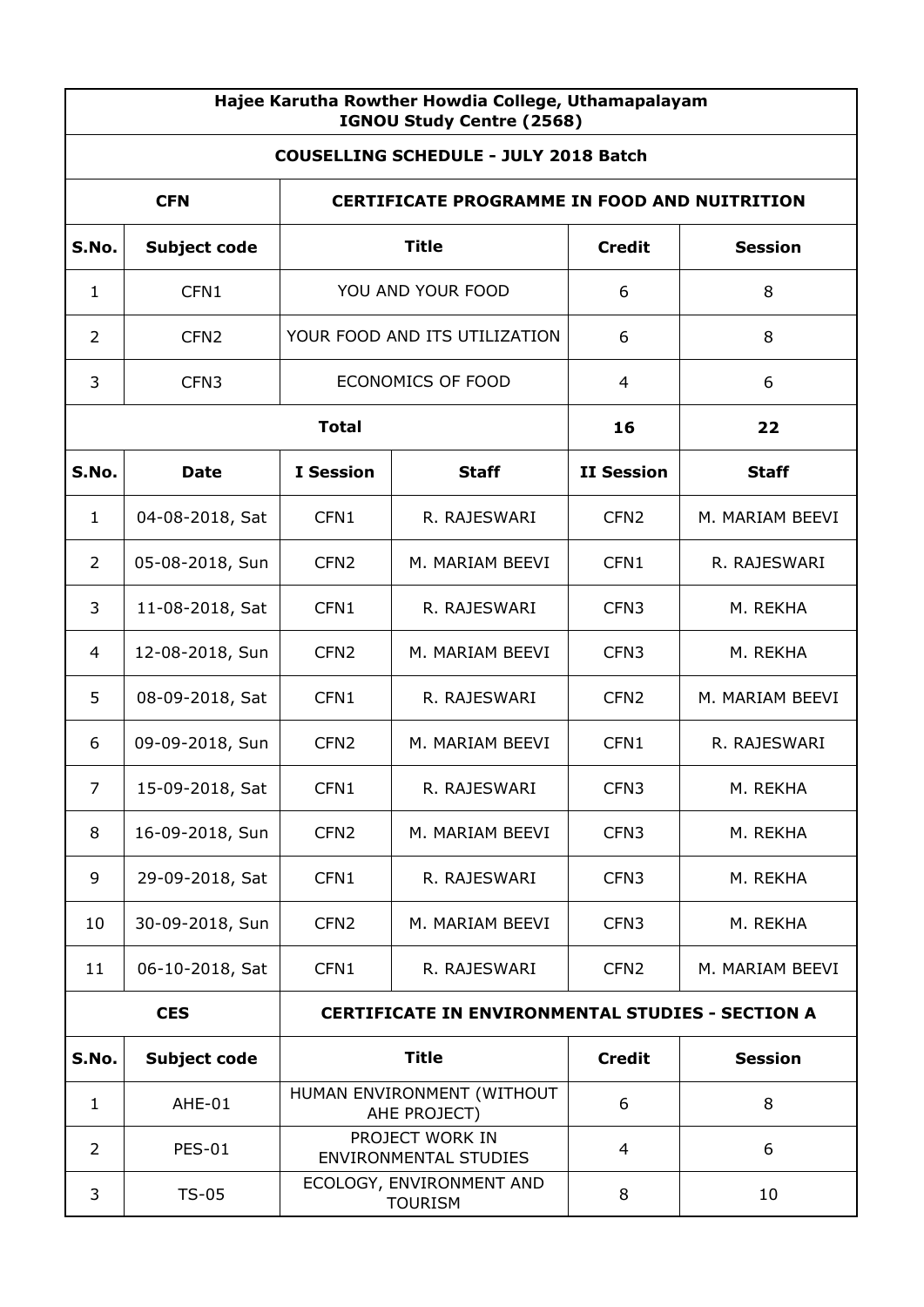| Hajee Karutha Rowther Howdia College, Uthamapalayam<br>IGNOU Study Centre (2568) |                     |                  |                                                         |                   |                   |  |
|----------------------------------------------------------------------------------|---------------------|------------------|---------------------------------------------------------|-------------------|-------------------|--|
| <b>COUSELLING SCHEDULE - JULY 2018 Batch</b>                                     |                     |                  |                                                         |                   |                   |  |
|                                                                                  |                     | 18               | 24                                                      |                   |                   |  |
| S.No.                                                                            | <b>Date</b>         | <b>I</b> Session | <b>Staff</b>                                            | <b>II Session</b> | <b>Staff</b>      |  |
| $\mathbf{1}$                                                                     | 04-08-2018, Sat     | <b>PES-01</b>    | P. SEENIVASAN                                           | $AHE-01$          | K. DEEPALAKSHMI   |  |
| $\overline{2}$                                                                   | 05-08-2018, Sun     | AHE-01           | K. DEEPALAKSHMI                                         | $TS-05$           | A. NIHATH NAZLEEN |  |
| 3                                                                                | 11-08-2018, Sat     | $TS-05$          | A. NIHATH NAZLEEN                                       | <b>PES-01</b>     | P. SEENIVASAN     |  |
| 4                                                                                | 12-08-2018, Sun     | <b>PES-01</b>    | P. SEENIVASAN                                           | AHE-01            | K. DEEPALAKSHMI   |  |
| 5                                                                                | 08-09-2018, Sat     | AHE-01           | K. DEEPALAKSHMI                                         | $TS-05$           | A. NIHATH NAZLEEN |  |
| 6                                                                                | 09-09-2018, Sun     | $TS-05$          | A. NIHATH NAZLEEN                                       | <b>PES-01</b>     | P. SEENIVASAN     |  |
| 7                                                                                | 15-09-2018, Sat     | <b>PES-01</b>    | P. SEENIVASAN                                           | AHE-01            | K. DEEPALAKSHMI   |  |
| 8                                                                                | 16-09-2018, Sun     | AHE-01           | K. DEEPALAKSHMI                                         | $TS-05$           | A. NIHATH NAZLEEN |  |
| 9                                                                                | 29-09-2018, Sat     | <b>TS-05</b>     | A. NIHATH NAZLEEN                                       | <b>PES-01</b>     | P. SEENIVASAN     |  |
| 10                                                                               | 30-09-2018, Sun     | <b>TS-05</b>     | A. NIHATH NAZLEEN                                       | AHE-01            | K. DEEPALAKSHMI   |  |
| 11                                                                               | 06-10-2018, Sat     | $TS-05$          | A. NIHATH NAZLEEN                                       | AHE-01            | K. DEEPALAKSHMI   |  |
| 12                                                                               | 07-10-2018, Sun     | $TS-05$          | A. NIHATH NAZLEEN                                       | $TS-05$           | A. NIHATH NAZLEEN |  |
|                                                                                  | <b>CES</b>          |                  | <b>CERTIFICATE IN ENVIRONMENTAL STUDIES - SECTION B</b> |                   |                   |  |
| S.No.                                                                            | <b>Subject code</b> | <b>I</b> Session | <b>Staff</b>                                            | <b>II Session</b> | <b>Staff</b>      |  |
| $\mathbf{1}$                                                                     | AHE-01              |                  | HUMAN ENVIRONMENT (WITHOUT<br>AHE PROJECT)              | 6                 | 8                 |  |
| $\overline{2}$                                                                   | <b>PES-01</b>       |                  | PROJECT WORK IN<br><b>ENVIRONMENTAL STUDIES</b>         | 4                 | 6                 |  |
| 3                                                                                | $TS-05$             |                  | ECOLOGY, ENVIRONMENT AND<br><b>TOURISM</b>              | 8                 | 10                |  |
| <b>Total</b><br>18                                                               |                     |                  |                                                         |                   | 24                |  |
| S.No.                                                                            | <b>Date</b>         | <b>I</b> Session | <b>Staff</b>                                            | <b>II Session</b> | <b>Staff</b>      |  |
| $\mathbf{1}$                                                                     | 04-08-2018, Sat     | AHE-01           | G. ARIVALAGAN                                           | <b>PES-01</b>     | M. REKHA          |  |
| $\overline{2}$                                                                   | 05-08-2018, Sun     | $TS-05$          | S. FAIZ AHAMED                                          | AHE-01            | G. ARIVALAGAN     |  |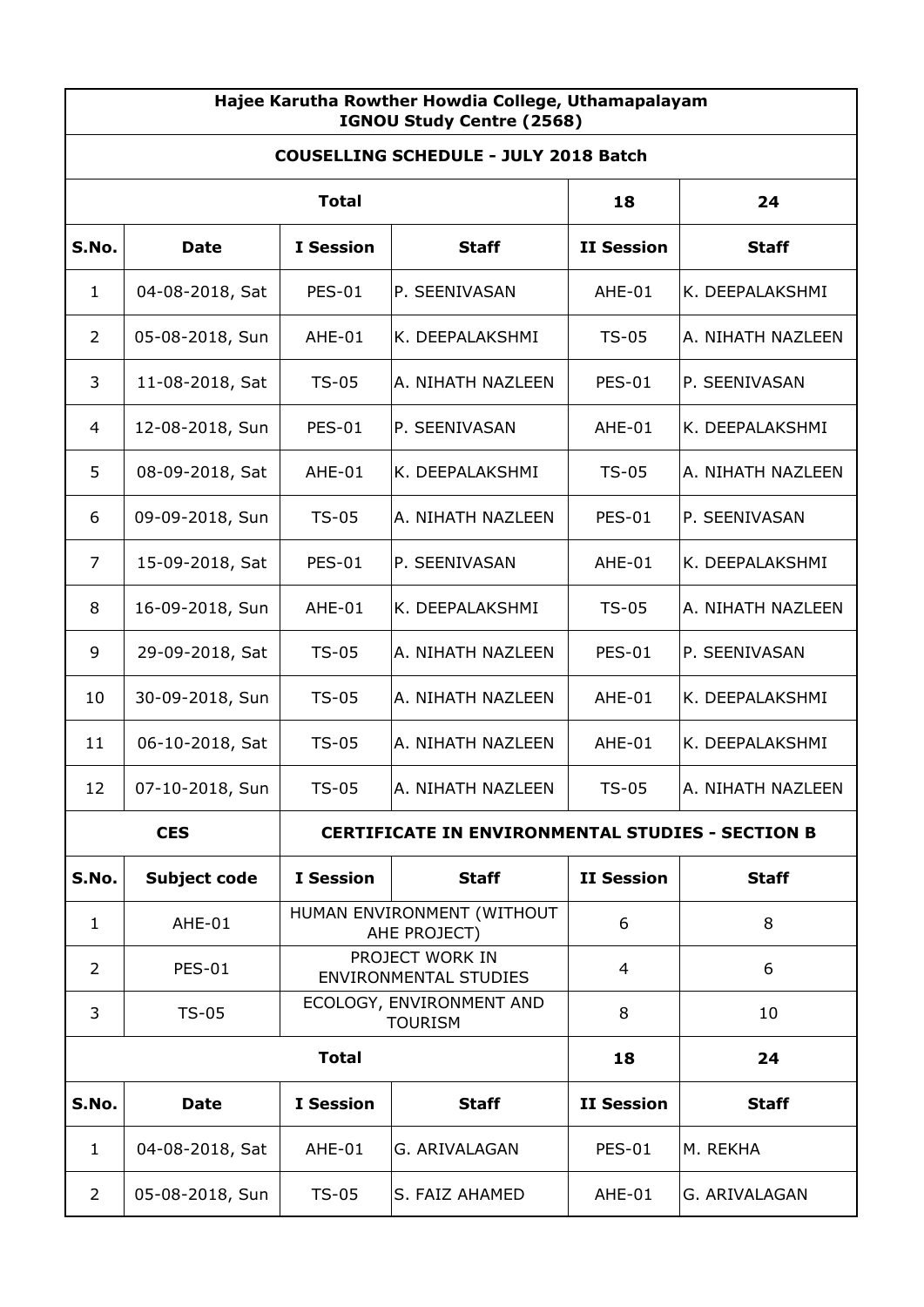| Hajee Karutha Rowther Howdia College, Uthamapalayam<br>IGNOU Study Centre (2568) |                                                                       |                  |                                                 |                   |                 |  |
|----------------------------------------------------------------------------------|-----------------------------------------------------------------------|------------------|-------------------------------------------------|-------------------|-----------------|--|
| <b>COUSELLING SCHEDULE - JULY 2018 Batch</b>                                     |                                                                       |                  |                                                 |                   |                 |  |
| 3                                                                                | 11-08-2018, Sat                                                       | <b>PES-01</b>    | M. REKHA                                        | $TS-05$           | S. FAIZ AHAMED  |  |
| 4                                                                                | 12-08-2018, Sun                                                       | AHE-01           | G. ARIVALAGAN                                   | <b>PES-01</b>     | M. REKHA        |  |
| 5                                                                                | 08-09-2018, Sat                                                       | $TS-05$          | S. FAIZ AHAMED                                  | AHE-01            | G. ARIVALAGAN   |  |
| 6                                                                                | 09-09-2018, Sun                                                       | <b>PES-01</b>    | M. REKHA                                        | $TS-05$           | S. FAIZ AHAMED  |  |
| 7                                                                                | 15-09-2018, Sat                                                       | AHE-01           | G. ARIVALAGAN                                   | <b>PES-01</b>     | M. MARIAM BEEVI |  |
| 8                                                                                | 16-09-2018, Sun                                                       | $TS-05$          | S. FAIZ AHAMED                                  | AHE-01            | G. ARIVALAGAN   |  |
| 9                                                                                | 29-09-2018, Sat                                                       | <b>PES-01</b>    | M. MARIAM BEEVI                                 | $TS-05$           | S. FAIZ AHAMED  |  |
| 10                                                                               | 30-09-2018, Sun                                                       | AHE-01           | G. ARIVALAGAN                                   | $TS-05$           | S. FAIZ AHAMED  |  |
| 11                                                                               | 06-10-2018, Sat                                                       | AHE-01           | G. ARIVALAGAN                                   | $TS-05$           | S. FAIZ AHAMED  |  |
| 12                                                                               | 07-10-2018, Sun                                                       | $TS-05$          | S. FAIZ AHAMED                                  | $TS-05$           | S. FAIZ AHAMED  |  |
|                                                                                  | <b>CES</b><br><b>CERTIFICATE IN ENVIRONMENTAL STUDIES - SECTION C</b> |                  |                                                 |                   |                 |  |
| S.No.                                                                            | Subject code                                                          | <b>I</b> Session | <b>Staff</b>                                    | <b>II Session</b> | <b>Staff</b>    |  |
| 1                                                                                | AHE-01                                                                |                  | HUMAN ENVIRONMENT (WITHOUT                      | 6                 | 8               |  |
| $\overline{2}$                                                                   |                                                                       |                  | AHE PROJECT)                                    |                   |                 |  |
|                                                                                  | <b>PES-01</b>                                                         |                  | PROJECT WORK IN<br><b>ENVIRONMENTAL STUDIES</b> | $\overline{4}$    | 6               |  |
| 3                                                                                | $TS-05$                                                               |                  | ECOLOGY, ENVIRONMENT AND<br><b>TOURISM</b>      | 8                 | 10              |  |
|                                                                                  |                                                                       | <b>Total</b>     |                                                 | 18                | 24              |  |
| S.No.                                                                            | <b>Date</b>                                                           | <b>I</b> Session | <b>Staff</b>                                    | <b>II Session</b> | <b>Staff</b>    |  |
| 1                                                                                | 04-08-2018, Sat                                                       | AHE-01           | S. FAIZ AHAMED                                  | <b>PES-01</b>     | P. SEENIVASAN   |  |
| 2                                                                                | 05-08-2018, Sun                                                       | $TS-05$          | M. PAPATHI                                      | AHE-01            | S. FAIZ AHAMED  |  |
| 3                                                                                | 11-08-2018, Sat                                                       | <b>PES-01</b>    | P. SEENIVASAN                                   | $TS-05$           | M. PAPATHI      |  |
| 4                                                                                | 12-08-2018, Sun                                                       | AHE-01           | S. FAIZ AHAMED                                  | <b>PES-01</b>     | P. SEENIVASAN   |  |
| 5                                                                                | 08-09-2018, Sat                                                       | $TS-05$          | M. PAPATHI                                      | AHE-01            | S. FAIZ AHAMED  |  |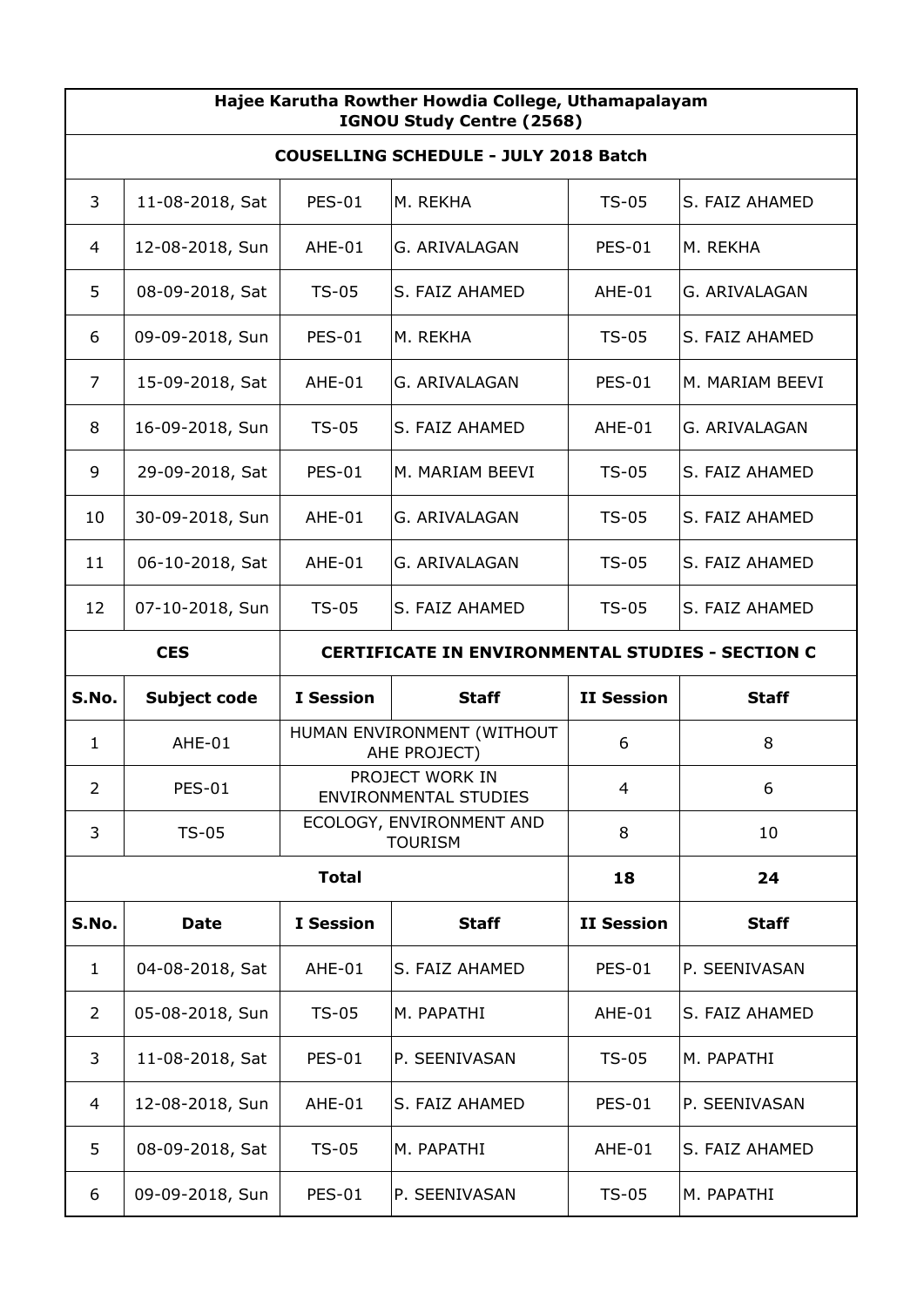| Hajee Karutha Rowther Howdia College, Uthamapalayam<br>IGNOU Study Centre (2568) |                                     |                  |                                                       |                   |                       |  |  |
|----------------------------------------------------------------------------------|-------------------------------------|------------------|-------------------------------------------------------|-------------------|-----------------------|--|--|
| <b>COUSELLING SCHEDULE - JULY 2018 Batch</b>                                     |                                     |                  |                                                       |                   |                       |  |  |
| 7                                                                                | 15-09-2018, Sat                     | <b>PES-01</b>    | K. DEEPALAKSHMI                                       | AHE-01            | G. ARIVALAGAN         |  |  |
| 8                                                                                | 16-09-2018, Sun                     | AHE-01           | G. ARIVALAGAN                                         | $TS-05$           | M. PAPATHI            |  |  |
| 9                                                                                | 29-09-2018, Sat                     | $TS-05$          | M. PAPATHI                                            | <b>PES-01</b>     | K. DEEPALAKSHMI       |  |  |
| 10                                                                               | 30-09-2018, Sun                     | <b>TS-05</b>     | M. PAPATHI                                            | AHE-01            | G. ARIVALAGAN         |  |  |
| 11                                                                               | 06-10-2018, Sat                     | $TS-05$          | M. PAPATHI                                            | AHE-01            | G. ARIVALAGAN         |  |  |
| 12                                                                               | 07-10-2018, Sun                     | $TS-05$          | M. PAPATHI                                            | $TS-05$           | M. PAPATHI            |  |  |
|                                                                                  | <b>CCP</b>                          |                  | <b>CERTIFICATE IN CONSUMER PROTECTION - SECTION A</b> |                   |                       |  |  |
| S.No.                                                                            | <b>Title</b><br><b>Subject code</b> |                  |                                                       |                   | <b>Session</b>        |  |  |
| $\mathbf{1}$                                                                     | $ACS-01$                            |                  | APPLICATION ORIENTED COURSE<br>IN CONSUMER STUDIES    | 8                 | 10                    |  |  |
| $\overline{2}$                                                                   | <b>CCP</b>                          |                  | CONSUMER PROTECTION: ISSUES<br><b>AND ACTS</b>        | 4                 | 6                     |  |  |
| 3                                                                                | <b>CPI</b>                          |                  | PROJECT WORK IN CONSUMER<br><b>PROTECTION</b>         | 4                 | 6                     |  |  |
| <b>Total</b>                                                                     |                                     |                  | 16                                                    | 22                |                       |  |  |
| S.No.                                                                            | <b>Date</b>                         | <b>I</b> Session | <b>Staff</b>                                          | <b>II Session</b> | <b>Staff</b>          |  |  |
| $\mathbf{1}$                                                                     | 04-08-2018, Sat                     | $ACS-01$         | K.M.<br>SHIBHATHULLAH                                 | <b>CCP</b>        | P. KAVIMANI           |  |  |
| $\overline{2}$                                                                   | 05-08-2018, Sun                     | <b>CCP</b>       | P. KAVIMANI                                           | $ACS-01$          | K.M.<br>SHIBHATHULLAH |  |  |
| 3                                                                                | 11-08-2018, Sat                     | $ACS-01$         | K.M.<br>SHIBHATHULLAH                                 | <b>CCP</b>        | P. KAVIMANI           |  |  |
| 4                                                                                | 12-08-2018, Sun                     | <b>CCP</b>       | P. KAVIMANI                                           | $ACS-01$          | K.M.<br>SHIBHATHULLAH |  |  |
| 5                                                                                | 08-09-2018, Sat                     | $ACS-01$         | K.M.<br>SHIBHATHULLAH                                 | <b>CCP</b>        | P. KAVIMANI           |  |  |
| 6                                                                                | 09-09-2018, Sun                     | <b>CCP</b>       | P. KAVIMANI                                           | $ACS-01$          | K.M.<br>SHIBHATHULLAH |  |  |
| 7                                                                                | 15-09-2018, Sat                     | $ACS-01$         | K.M.<br>SHIBHATHULLAH                                 | <b>CPI</b>        | S. ASHA BANU          |  |  |
| 8                                                                                | 16-09-2018, Sun                     | $ACS-01$         | K.M.<br>SHIBHATHULLAH                                 | <b>CPI</b>        | P. KAVIMANI           |  |  |
| 9                                                                                | 29-09-2018, Sat                     | $ACS-01$         | K.M.<br>SHIBHATHULLAH                                 | <b>CPI</b>        | S. ASHA BANU          |  |  |
| 10                                                                               | 30-09-2018, Sun                     | $ACS-01$         | K.M.<br>SHIBHATHULLAH                                 | <b>CPI</b>        | P. KAVIMANI           |  |  |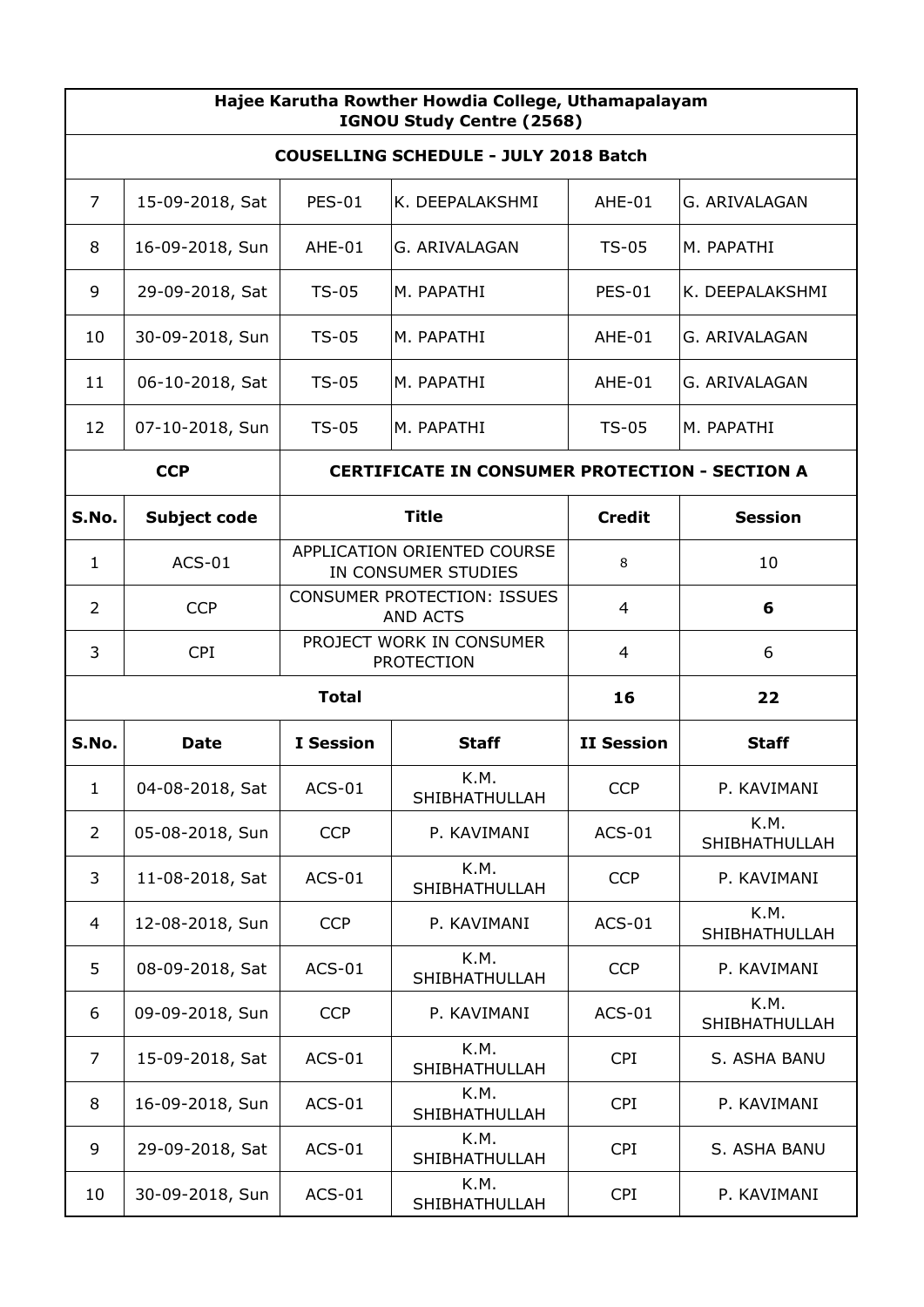| Hajee Karutha Rowther Howdia College, Uthamapalayam<br>IGNOU Study Centre (2568) |                     |                                                   |                                                       |                   |                    |  |  |
|----------------------------------------------------------------------------------|---------------------|---------------------------------------------------|-------------------------------------------------------|-------------------|--------------------|--|--|
| <b>COUSELLING SCHEDULE - JULY 2018 Batch</b>                                     |                     |                                                   |                                                       |                   |                    |  |  |
| 11                                                                               | 06-10-2018, Sat     | <b>CPI</b>                                        | S. ASHA BANU                                          |                   |                    |  |  |
|                                                                                  | <b>CCP</b>          |                                                   | <b>CERTIFICATE IN CONSUMER PROTECTION - SECTION B</b> |                   |                    |  |  |
| S.No.                                                                            | <b>Subject code</b> |                                                   | <b>Title</b>                                          | <b>Credit</b>     | <b>Session</b>     |  |  |
| $\mathbf{1}$                                                                     | $ACS-01$            |                                                   | APPLICATION ORIENTED COURSE<br>IN CONSUMER STUDIES    | 8                 | 10                 |  |  |
| $\overline{2}$                                                                   | <b>CCP</b>          |                                                   | <b>CONSUMER PROTECTION: ISSUES</b><br><b>AND ACTS</b> | 4                 | 6                  |  |  |
| 3                                                                                | <b>CPI</b>          |                                                   | PROJECT WORK IN CONSUMER<br><b>PROTECTION</b>         | 4                 | 6                  |  |  |
|                                                                                  |                     | <b>Total</b>                                      |                                                       | 16                | 22                 |  |  |
| S.No.                                                                            | <b>Date</b>         | <b>I</b> Session                                  | <b>Staff</b>                                          | <b>II Session</b> | <b>Staff</b>       |  |  |
| $\mathbf{1}$                                                                     | 04-08-2018, Sat     | $ACS-01$                                          | M. ABBAS MANTHIRI                                     | <b>CCP</b>        | A. AYESHA SIDDIQUA |  |  |
| 2                                                                                | 05-08-2018, Sun     | <b>CCP</b>                                        | A. AYESHA SIDDIQUA                                    | $ACS-01$          | M. ABBAS MANTHIRI  |  |  |
| 3                                                                                | 11-08-2018, Sat     | $ACS-01$                                          | M. ABBAS MANTHIRI                                     | CCP               | A. AYESHA SIDDIQUA |  |  |
| 4                                                                                | 12-08-2018, Sun     | <b>CCP</b>                                        | A. AYESHA SIDDIQUA                                    | $ACS-01$          | M. ABBAS MANTHIRI  |  |  |
| 5                                                                                | 08-09-2018, Sat     | $ACS-01$                                          | M. ABBAS MANTHIRI                                     | <b>CCP</b>        | A. AYESHA SIDDIQUA |  |  |
| 6                                                                                | 09-09-2018, Sun     | <b>CCP</b>                                        | A. AYESHA SIDDIQUA                                    | $ACS-01$          | M. ABBAS MANTHIRI  |  |  |
| 7                                                                                | 15-09-2018, Sat     | $ACS-01$                                          | M. ABBAS MANTHIRI                                     | <b>CPI</b>        | A. AYESHA SIDDIQUA |  |  |
| 8                                                                                | 16-09-2018, Sun     | $ACS-01$                                          | M. ABBAS MANTHIRI                                     | <b>CPI</b>        | S. ASHA BANU       |  |  |
| 9                                                                                | 29-09-2018, Sat     | $ACS-01$                                          | M. ABBAS MANTHIRI                                     | <b>CPI</b>        | A. AYESHA SIDDIQUA |  |  |
| 10                                                                               | 30-09-2018, Sun     | $ACS-01$                                          | M. ABBAS MANTHIRI                                     | <b>CPI</b>        | S. ASHA BANU       |  |  |
| 11                                                                               | 06-10-2018, Sat     | <b>CPI</b>                                        | S. ASHA BANU                                          | <b>CPI</b>        | A. AYESHA SIDDIQUA |  |  |
|                                                                                  | <b>CAL</b>          | <b>CERTIFICATE IN ARABIC LANGUAGE - SECTION A</b> |                                                       |                   |                    |  |  |
| S.No.                                                                            | Subject code        |                                                   | <b>Title</b>                                          | <b>Credit</b>     | <b>Session</b>     |  |  |
| $\mathbf{1}$                                                                     | BAL-1               |                                                   | <b>BASIC OF ARABIC</b>                                | 8                 | 10                 |  |  |
| $\overline{2}$                                                                   | BAL-2               |                                                   | <b>COMMUNICATION SKILLS</b>                           | 8                 | 10                 |  |  |
| <b>Total</b>                                                                     |                     |                                                   |                                                       | 16                | 20                 |  |  |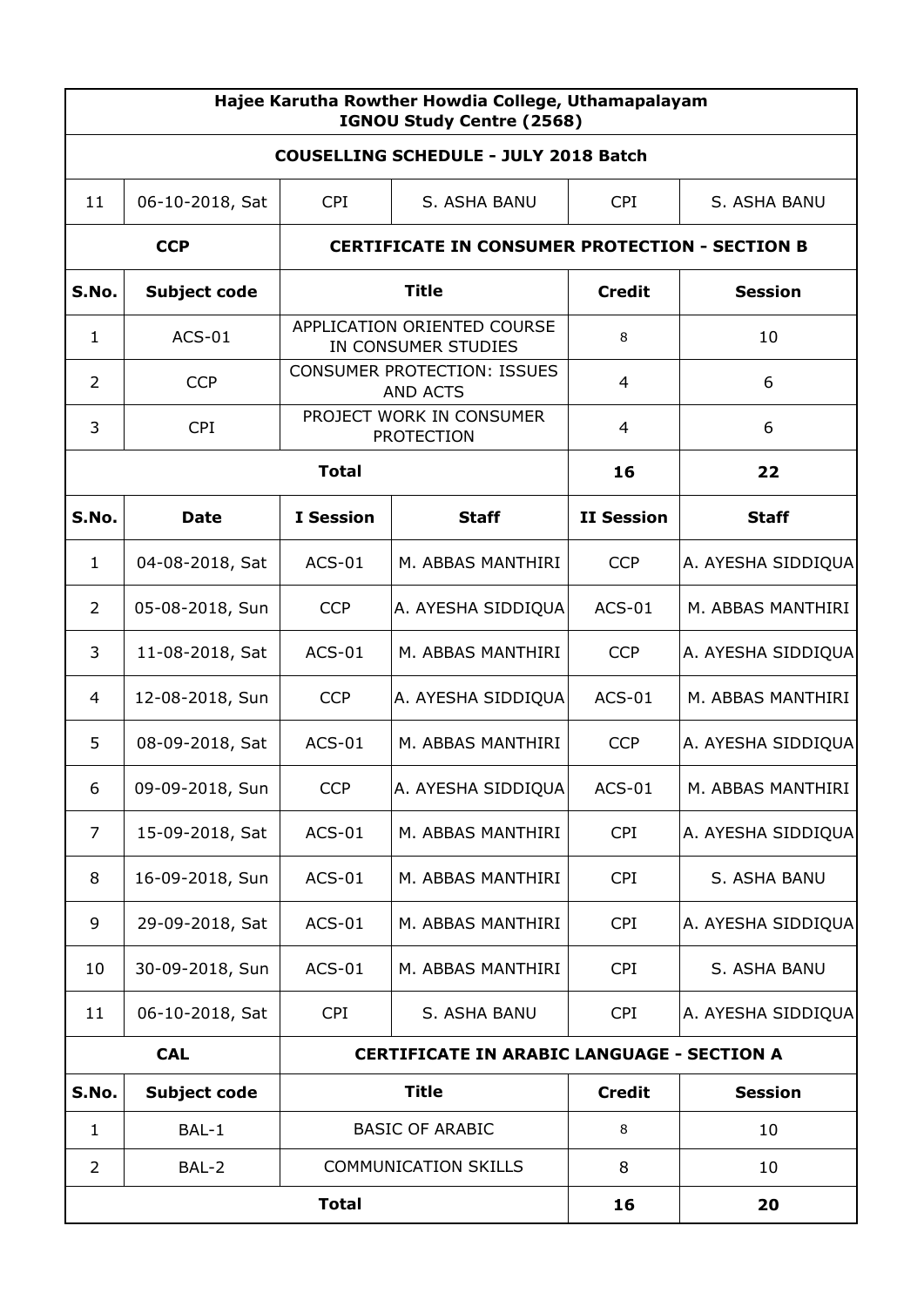| Hajee Karutha Rowther Howdia College, Uthamapalayam<br>IGNOU Study Centre (2568) |                                                                 |                  |                             |                   |                     |  |  |
|----------------------------------------------------------------------------------|-----------------------------------------------------------------|------------------|-----------------------------|-------------------|---------------------|--|--|
| <b>COUSELLING SCHEDULE - JULY 2018 Batch</b>                                     |                                                                 |                  |                             |                   |                     |  |  |
| S.No.                                                                            | <b>Date</b>                                                     | <b>I</b> Session | <b>Staff</b>                | <b>II Session</b> | <b>Staff</b>        |  |  |
| 1                                                                                | 04-08-2018, Sat                                                 | BAL-1            | <b>FAIZE AHAMED</b>         | BAL-2             | <b>BUSHRA</b>       |  |  |
| $\overline{2}$                                                                   | 05-08-2018, Sun                                                 | BAL-2            | <b>BUSHRA</b>               | BAL-1             | <b>FAIZE AHAMED</b> |  |  |
| 3                                                                                | 11-08-2018, Sat                                                 | BAL-1            | <b>FAIZE AHAMED</b>         | BAL-2             | <b>BUSHRA</b>       |  |  |
| 4                                                                                | 12-08-2018, Sun                                                 | BAL-2            | <b>BUSHRA</b>               | BAL-1             | <b>FAIZE AHAMED</b> |  |  |
| 5                                                                                | 08-09-2018, Sat                                                 | BAL-1            | <b>FAIZE AHAMED</b>         | BAL-2             | <b>BUSHRA</b>       |  |  |
| 6                                                                                | 09-09-2018, Sun                                                 | BAL-2            | <b>BUSHRA</b>               | BAL-1             | <b>FAIZE AHAMED</b> |  |  |
| 7                                                                                | 15-09-2018, Sat                                                 | BAL-1            | <b>FAIZE AHAMED</b>         | BAL-2             | <b>BUSHRA</b>       |  |  |
| 8                                                                                | 16-09-2018, Sun                                                 | BAL-2            | <b>BUSHRA</b>               | BAL-1             | <b>FAIZE AHAMED</b> |  |  |
| 9                                                                                | 29-09-2018, Sat                                                 | BAL-1            | <b>FAIZE AHAMED</b>         | BAL-2             | <b>BUSHRA</b>       |  |  |
| 10                                                                               | 30-09-2018, Sun                                                 | BAL-2            | <b>BUSHRA</b>               | BAL-1             | <b>FAIZE AHAMED</b> |  |  |
|                                                                                  | <b>CAL</b><br><b>CERTIFICATE IN ARABIC LANGUAGE - SECTION B</b> |                  |                             |                   |                     |  |  |
| S.No.                                                                            | <b>Title</b><br><b>Subject code</b>                             |                  |                             | <b>Credit</b>     | <b>Session</b>      |  |  |
| 1                                                                                | BAL-1                                                           |                  | <b>BASIC OF ARABIC</b>      | 8                 | 10                  |  |  |
| $\overline{2}$                                                                   | BAL-2                                                           |                  | <b>COMMUNICATION SKILLS</b> | 8                 | 10                  |  |  |
|                                                                                  |                                                                 | <b>Total</b>     |                             | 16                | 20                  |  |  |
| S.No.                                                                            | <b>Date</b>                                                     | <b>I</b> Session | <b>Staff</b>                | <b>II Session</b> | <b>Staff</b>        |  |  |
| $\mathbf{1}$                                                                     | 04-08-2018, Sat                                                 | BAL-2            | <b>BUSHRA</b>               | BAL-1             | <b>FAIZE AHAMED</b> |  |  |
| $\overline{2}$                                                                   | 05-08-2018, Sun                                                 | BAL-1            | <b>FAIZE AHAMED</b>         | BAL-2             | <b>BUSHRA</b>       |  |  |
| 3                                                                                | 11-08-2018, Sat                                                 | BAL-2            | <b>BUSHRA</b>               | BAL-1             | <b>FAIZE AHAMED</b> |  |  |
| 4                                                                                | 12-08-2018, Sun                                                 | BAL-1            | <b>FAIZE AHAMED</b>         | BAL-2             | <b>BUSHRA</b>       |  |  |
| 5                                                                                | 08-09-2018, Sat                                                 | BAL-2            | <b>BUSHRA</b>               | BAL-1             | <b>FAIZE AHAMED</b> |  |  |
| 6                                                                                | 09-09-2018, Sun                                                 | BAL-1            | <b>FAIZE AHAMED</b>         | BAL-2             | <b>BUSHRA</b>       |  |  |
| 7                                                                                | 15-09-2018, Sat                                                 | BAL-2            | <b>BUSHRA</b>               | BAL-1             | <b>FAIZE AHAMED</b> |  |  |
| 8                                                                                | 16-09-2018, Sun                                                 | BAL-1            | <b>FAIZE AHAMED</b>         | BAL-2             | <b>BUSHRA</b>       |  |  |